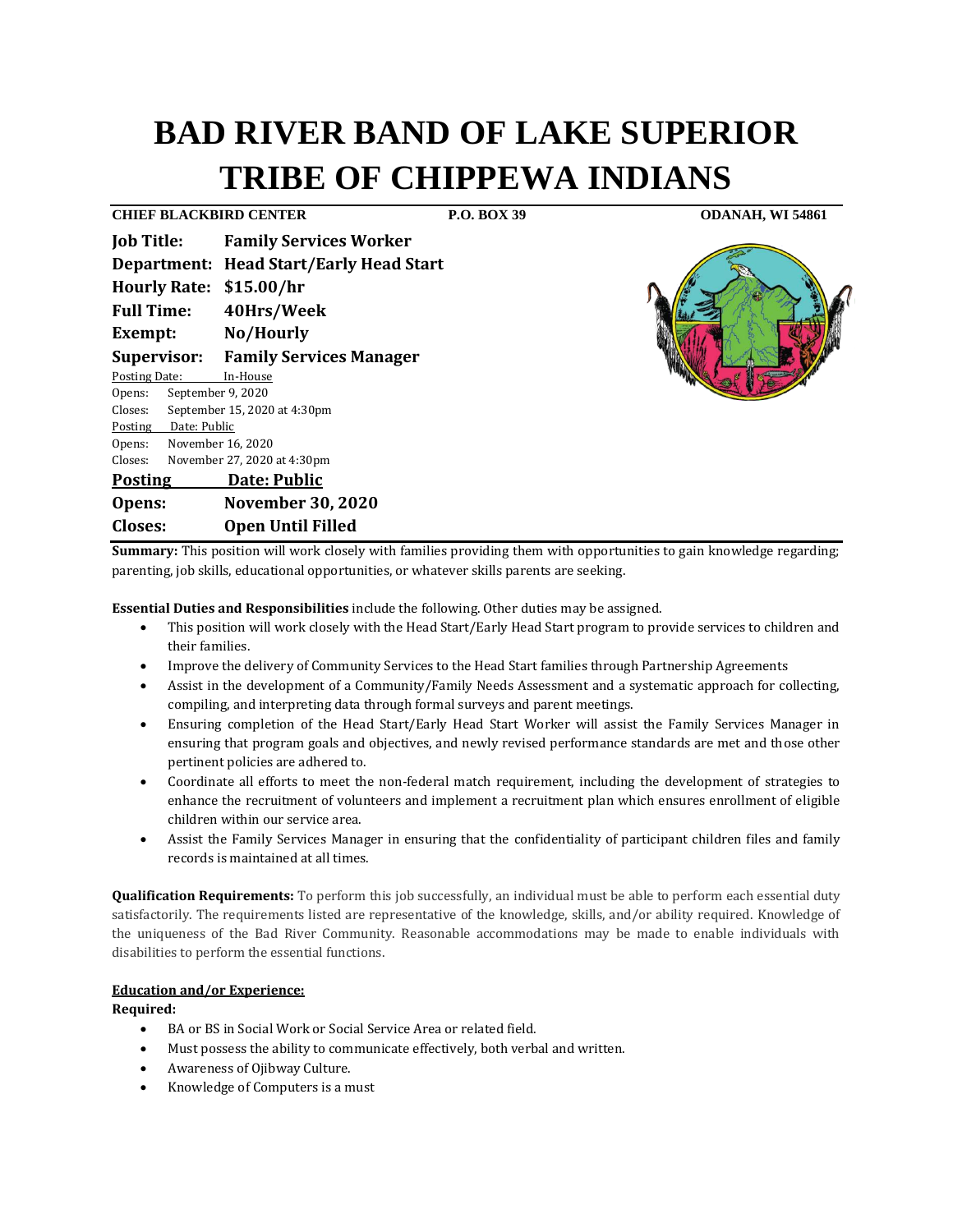**Preferred:** (Will be provided by program if not currently certified)

- Shaken Baby Syndrome
- CPR First Aid
- Mandated Reporter

# **Other Skills and Abilities:**

# **Required:**

- This is a required driver position, must possess a valid state driver's license, and adequate vehicle/liability insurance, and/or meet eligibility for Tribal insurance.
- Must possess the ability to work with committees and groups of people to provide program services at an optimum level and possess an understanding of, and sensitivity to, the needs of low-income and disadvantaged people.
- Must be able to pass tuberculosis testing.

## **Background Check:**

- This position is contingent on the required ability to pass a Bad River caregiver background check when working with children and/or the elderly.
- This is a required driver position, must possess a valid state driver's license, and adequate vehicle/liability insurance, and/or meet eligibility for Tribal insurance.

## **Language Skills:**

- Must possess good oral and written communication skills.
- Must promote the use of and speak Ojibwemowin as proficiency level allows in the classroom and throughout the delivery of all Head Start/Early Head Start services for children and families.

## **Reasoning Ability:**

• Must have a positive attitude and enjoy working with children and families.

**Physical Demands:** The physical demands described here are representative of those that must meet by an employee to successfully perform the essential functions of this job. Reasonable accommodations may be made to enable individuals with disabilities to perform the essential functions. Must be physically able to perform all job duties. Must be able to pass medical/physical examination which certifies individuals are physically able to work with infants/toddlers and pre-school children. Must be physically able to lift children into and out of Head Start/Early Head Start furniture and equipment, as necessary. Must be able to participate in activities with children in Head Start./Early Head Start Position may require sitting for extended periods. Some standing, walking, bending, stooping, and lifting up to 50 lbs. on occasion is required.

**Work Environment:** The work environment characteristics described here are representative of those an employee encounters while performing the essential functions of this job. Reasonable accommodations may be made to enable individuals with disabilities to perform the essential functions. This position is subject to inside and outside work. The noise level may be moderate to loud.

**Drug-Free Workplace in accordance with the Drug-Free Workplace Act of 1988, P.L. 100-690 and the Bad River Tribe's Employee Policy & Procedures Handbook. Indian Preference will be given in accordance with P.L. 93-638 and the Tribe's Preference Policy.** 

> **Send Application and Resume To: Bad River Tribe Attn: Human Resources P.O. Box 39 Odanah, WI 54861** <http://www.badriver-nsn.gov/>